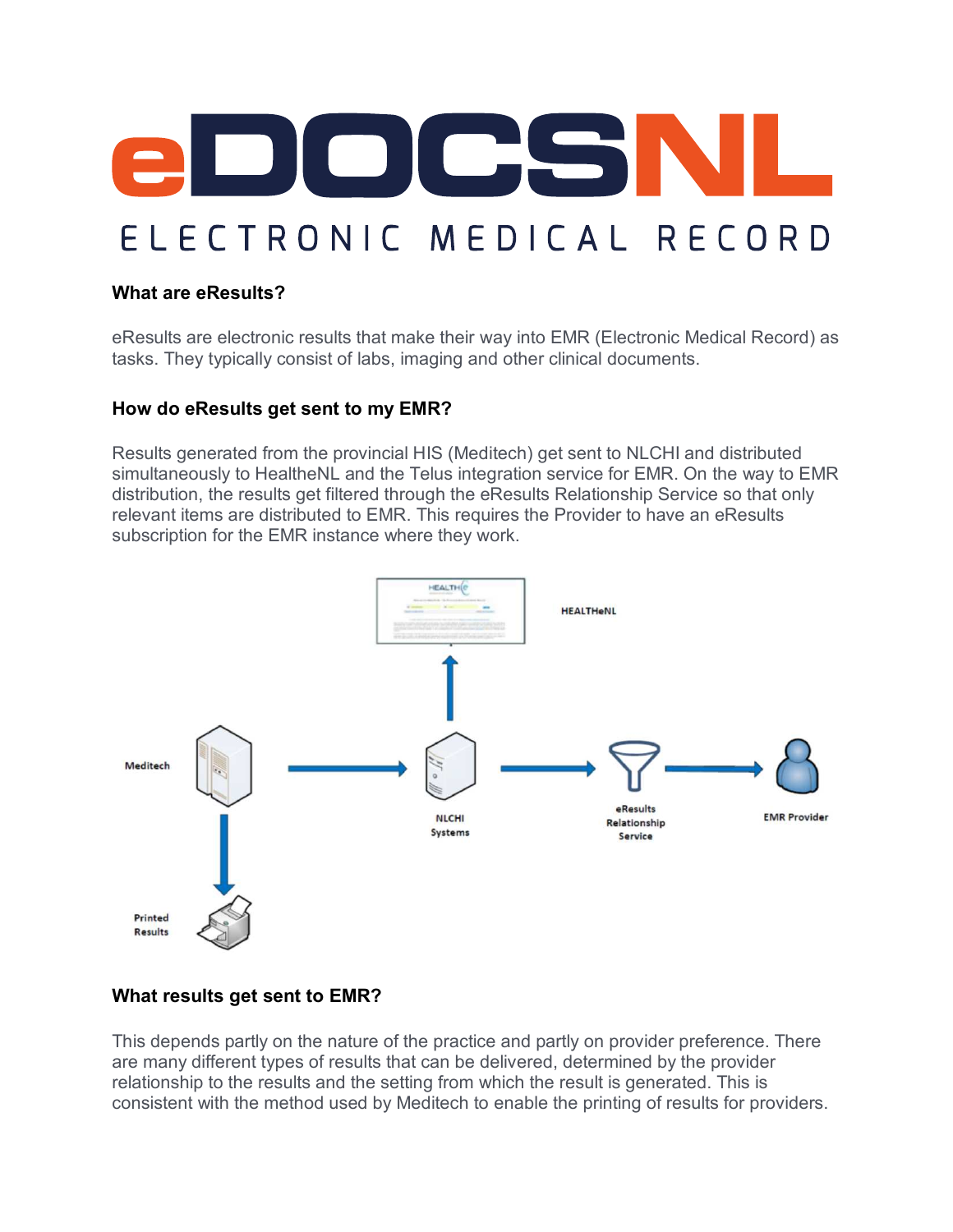There are also two types of eResults subscription, there is the **Primary** results subscription and the **Secondary** results subscription.

**Primary Results Subscription:** A Provincial working group consisting of representation from the DHCS, RHAs and the Physician community, with advice from the CPSNL and CMPA decided on the minimum results delivery standard you see below. Without getting lost in the details of the diagram, what this illustrates is that the smallest subset of results that can be received consists of Preadmission and Outpatient results where the provider is the Ordering provider or CC'ed on the result as well as Outpatient and Emergency results where the provider is the Family provider. This subscription would typically be in place for the site where a Provider who primarily works in an EMR is carrying out most of their clinical activities.

| <b>Role</b>              | <b>Pre</b>             |                                                                                                                                                                                                                                                                                                                                                                                                                         | In Out                  | Emerg LTC    |        | <b>Status</b> | <b>Action</b> |
|--------------------------|------------------------|-------------------------------------------------------------------------------------------------------------------------------------------------------------------------------------------------------------------------------------------------------------------------------------------------------------------------------------------------------------------------------------------------------------------------|-------------------------|--------------|--------|---------------|---------------|
| Ordering $\vee$          |                        |                                                                                                                                                                                                                                                                                                                                                                                                                         |                         | <b>VOVOO</b> |        | Active $\vee$ | G X           |
| Family<br>$\mathbb{R}^n$ |                        | $\begin{array}{c} \Box \hspace{0.2cm} \Box \hspace{0.2cm} \Box \hspace{0.2cm} \Box \hspace{0.2cm} \Box \hspace{0.2cm} \Box \hspace{0.2cm} \Box \hspace{0.2cm} \Box \hspace{0.2cm} \Box \hspace{0.2cm} \Box \hspace{0.2cm} \Box \hspace{0.2cm} \Box \hspace{0.2cm} \Box \hspace{0.2cm} \Box \hspace{0.2cm} \Box \hspace{0.2cm} \Box \hspace{0.2cm} \Box \hspace{0.2cm} \Box \hspace{0.2cm} \Box \hspace{0.2cm} \Box \hs$ |                         | ø            | $\Box$ | Active $\vee$ | $\alpha$ x    |
| Other (CC) $\vee$        | $\triangledown$ $\Box$ |                                                                                                                                                                                                                                                                                                                                                                                                                         | $\overline{\mathbf{v}}$ | $\Box$       | $\Box$ | Active $\vee$ | <b>B</b> X    |
| $-$ Role $ \vee$         | H                      |                                                                                                                                                                                                                                                                                                                                                                                                                         | - 80 - 80 -             |              |        | <b>Active</b> | ۰             |

**Secondary Results Subscription:** As program understanding of the many eResults scenarios has evolved and we have seen Providers working in multiple EMR instances, it has become necessary to implement a supplementary standard for those secondary locations. As can be seen below this results in only what is ordered by the Provider at the secondary site being delivered to the EMR instance.

| Ordering v V □ V □ □ Active v   び × |        |  |
|-------------------------------------|--------|--|
|                                     |        |  |
| $-Role - \vee$ 0 0 0 0 0            | Active |  |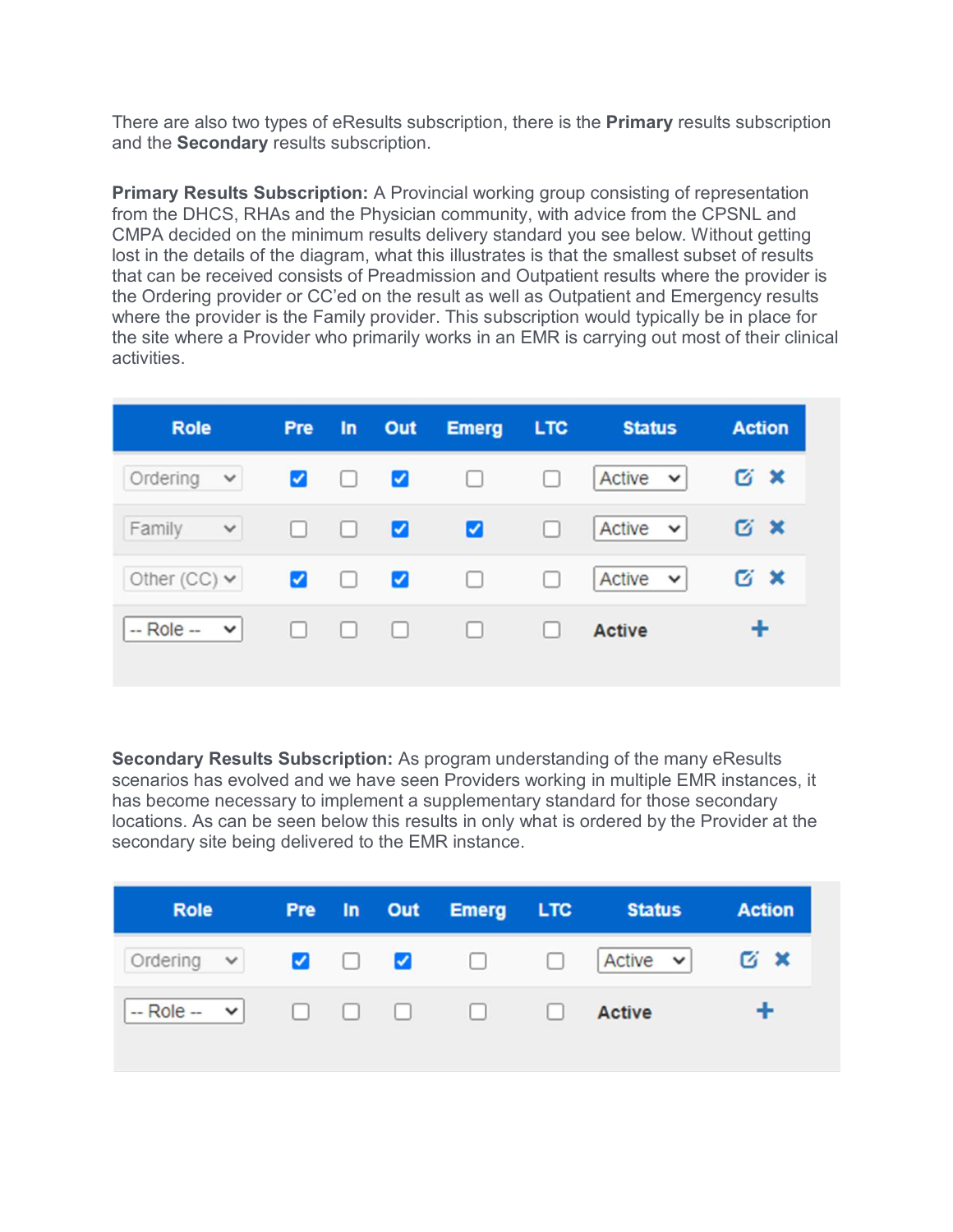### **Wait a minute, that is not always what happens!**

In reality there are some significant factors that influence this idealized distribution of eResults. eResults are distributed first on the basis of the EMR Clinic ID that is on the requisition. The secondary distribution factor is the physician ID on the requisition. All requisitions generated from the EMR should have an EMR ID on them. However, the population of these pieces of information on the result registration relies entirely on the human on the registration desk. Therefore we often find that some pieces of information get omitted, modified or added during the registration process. All of these changes can result in a departure from the idealized distribution of eResults described above. The impact that this has is that, while eResults works as it is conceived and setup, not every result gets distributed as planned due to factors that are largely beyond eDOCSNL influence. In particular, if the EMR Clinic ID is left off the registration, the result will flow to every EMR where the provider works.

## **What has happened to paper results?**

Paper results are turned off for nearly every type of lab result for providers who have a Primary eResults subscription. This would include providers who primarily work in clinics using EMR with eDOCSNL. This is important because before paper was turned off there was a back-up system for results delivery. This means that if there was a problem with delivery of an electronic lab result, the paper would have served as a failsafe. Paper delivery for Medical Imaging and other clinical documents has not been turned off yet, eDOCSNL is working towards that goal.

## **What is the risk to providers and patients now that paper lab delivery is turned off?**

If results do not get distributed as intended there may be no notification of delivery of a result to a most responsible provider. These results would still be available in HEALTHeNL but no task would be generated in EMR. This may provide a gap in care which has potential patient safety and medicolegal implications.

# **What does eDOCSNL do to protect providers and patients?**

During the pre-implementation planning for all providers, the program gathers information on physician and EMR IDs to populate the relationship service accurately to facilitate results distribution. There is an audit mechanism in place to ensure this is done correctly. When providers begin to receive results, program staff carry out a validation exercise to ensure everything is working as intended. We also ensure that the results that get generated in Meditech make their way to EMR drop-boxes by a mutual audit process with Telus. When eDOCSNL receives reports of results not distributed as intended, we investigate to find where the error has occurred. In the **vast majority** of these, the error has occurred at the registration step. We are always working with the RHAs to highlight issues with results delivery and improve process as well as exploring technical solutions, where possible.